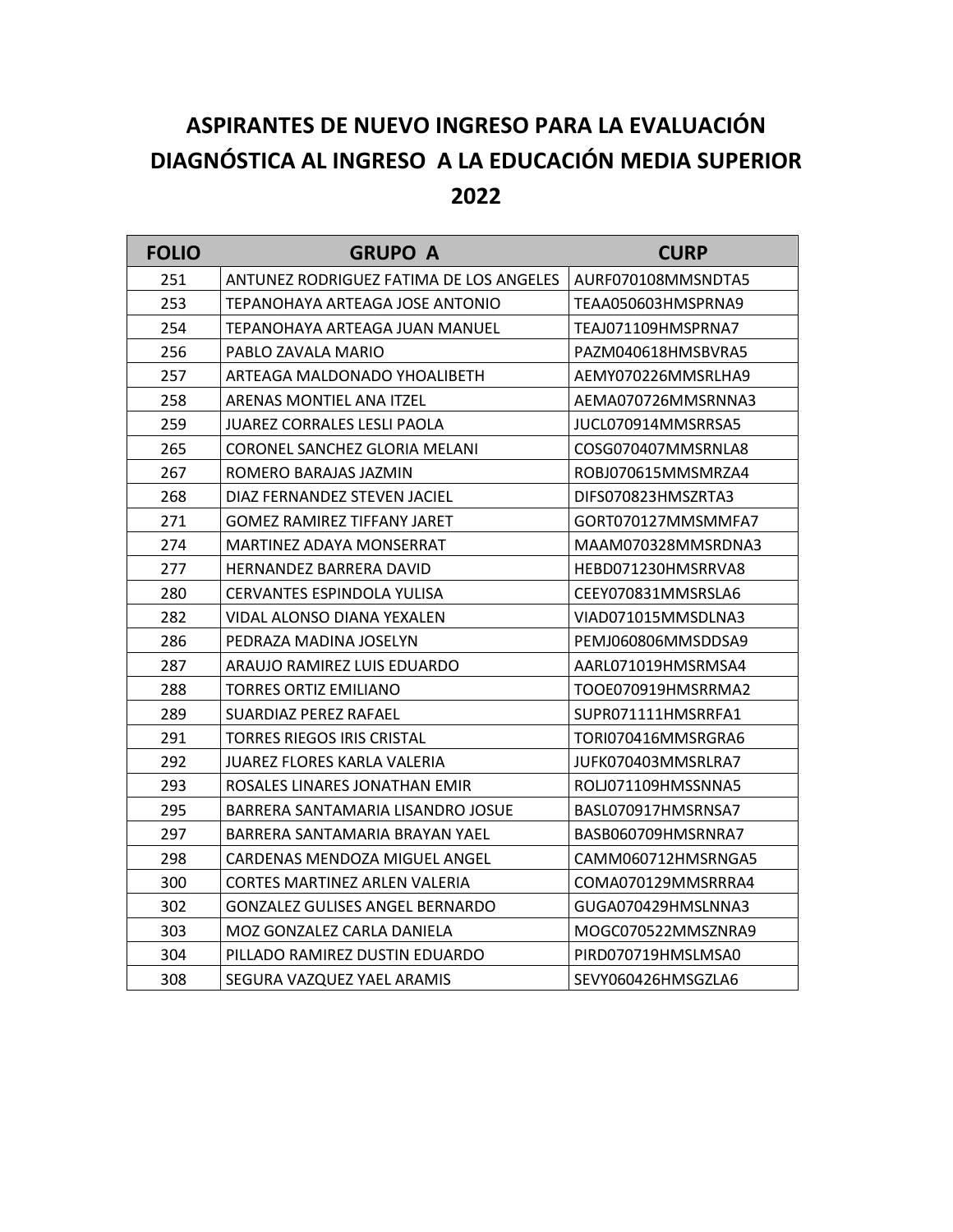| <b>FOLIO</b> | <b>GRUPO B</b>                            | <b>CURP</b>        |
|--------------|-------------------------------------------|--------------------|
| 310          | CASTRO CISNEROS AMERICA DANIEL            | CXCA070601MMSSSMA7 |
| 311          | PINEDA TEPOZTLAN MARIA FERNANDA           | PITF070405MMSNPRA4 |
| 312          | <b>GARCIA GUTIERREZ ANGELES GUADALUPE</b> | GAGA071006MMSRTNA6 |
| 314          | <b>CORRALES ROSALES ANA PAULINA</b>       | ROCA070417MMSSRNA1 |
| 317          | ALCARAZ ESPARZA KELEB                     | AAEK071127HDFLSLA8 |
| 318          | ALCARAZ ESPARZA OWEN                      | AAEO071127HDFLSWA7 |
| 319          | ALVAREZ AGUILAR JENNISER                  | AAAJ070920MMSLGNA3 |
| 320          | ARROYO LOPEZ OSVALDO                      | AOLO071208HMSRPSA2 |
| 325          | RAMIREZ PAEZ RICARDO                      | RAPR070409HOCMZCA1 |
| 326          | MENDOZA RAMIREZ ESTEFANY GUADALUPE        | MERE070102MMSNMSA4 |
| 327          | GUTIERREZ RODRIGUEZ EVELYN YULIET         | GURE071112MMSTDVA3 |
| 328          | ALLENDE SANTILLAN AVRIL GETSEMANY         | AESA071022MMSLNVA0 |
| 329          | CERVANTES MANZANARES EVELYN               | CEME070103MMSRNVA3 |
| 331          | VALADEZ ROMERO JEOVANNY ALDAIN            | VARJ070819HMSLMVA8 |
| 332          | GARCIA LASCANO SAMANTA GISSEL             | GALS071106MMSRSMA7 |
| 333          | DE LA ROSA SANTO YAIR                     | ROSY061105HMSSNRA1 |
| 337          | <b>FLORES PEREZ ALBERTO</b>               | FOPA070819HMSLRLA5 |
| 339          | ROJAS CARRILLO ANA BELEN                  | ROCA071225MMSJRNA9 |
| 340          | MARTINEZ DIAZ JAVIER                      | MADJ071204HMCRZVA8 |
| 341          | ROMERO GALICIA HILLARY                    | ROGH070821MMSMLLA1 |
| 343          | LOPEZ MARTINEZ GABRIELA                   | LOMG070227MMSPRBA0 |
| 344          | MUÑIZ RAMOS NESTOR DAVID                  | MURN071205HMSXMSA5 |
| 345          | RODRIGUEZ MORALES ESTEFANIA               | ROME071120MMSDRSA7 |
| 347          | RODRIGUEZ ESTRADA YAEL JOHAAN             | ROEY070604HMSDSLB9 |
| 348          | <b>CORTES ALVAREZ MARIBEL</b>             | COAM070119MMSRLRA4 |
| 349          | ITURBIDE NORIEGA BRENDA IBET              | IUNB050812MMSTRRA5 |
| 351          | RAMIREZ ANDRADE EMILY                     | RAAE070816MMSMNMA1 |
| 352          | VEGA RAMIREZ BRAYAN                       | VERB060706HMSGMRA8 |
| 356          | PEDRAZA ALEMAN DANIELA SAMIRAH            | PEAD080622MMSDLNA9 |
| 358          | CONTRERAS SALDAÑA JANNY PAOLA             | COSJ071031MMCNLNA8 |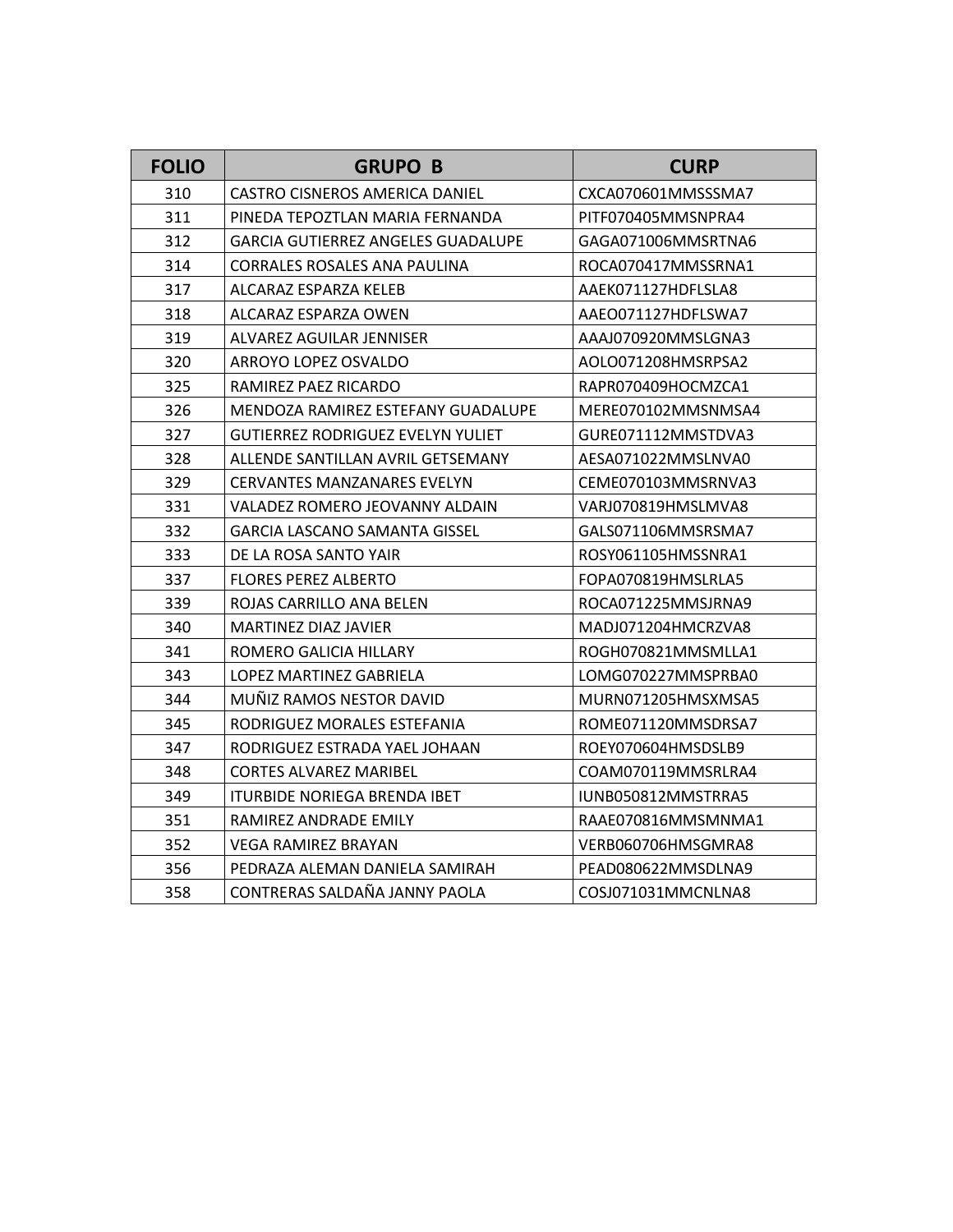| <b>FOLIO</b> | <b>GRUPO C</b>                    | <b>CURP</b>        |
|--------------|-----------------------------------|--------------------|
| 359          | DE LA ROSA RODRIGUEZ MARIA LIZETH | RORL070415MMSSDZA9 |
| 360          | RODRIGUEZ FUENTES CRISTIAN        | ROFC060413HDFDNRA4 |
| 361          | ROMERO MARTINEZ MARTIN            | ROMM061116HMCMRRA6 |
| 367          | RAMIREZ HELGUERA MAXIMILIANO      | RAHM070518HMSMLXA6 |
| 368          | SANCHEZ SALAZAR AXEL JOEL         | SASA070113HMSBLXA0 |
| 370          | RAMIREZ RENDON DIEGO IVAN         | RARD070406HMCMNGA2 |
| 371          | ALFARO RAMIREZ MARCOS GAEL        | AARM070923HMSLMRA4 |
| 372          | CANO VIADA MELISA                 | CAVM051202MGRNDLA9 |
| 374          | LIMA ARALUCE GUADALUPE            | LIAG071210MMSMRDA6 |
| 376          | <b>SALGADO RIVERA GABRIEL</b>     | SARG070316HMSLVBA2 |
| 382          | <b>GONZALEZ MEJIA ALEJO CANEK</b> | GOMA070717HMSNJLA6 |
| 384          | ELIZALDE MUÑIZ KEVIN DANIEL       | EIMK070807HMSLXVA7 |
| 385          | <b>CASALES VEGA LEONARDO</b>      | CAVL061223HMSSGNA6 |
| 386          | OCAMPO GIL JOSE ANTONIO           | OAGA050106HMSCLNA7 |
| 387          | GARCIA LIMA ADRIAN                | GALA070609HMSRMDA7 |
| 390          | MONTEMOLIN ARAUJO DULCE MARIA     | MOAD070921MMSNRLA1 |
| 391          | REYES NOPALTITLA EDUARDO EMILIANO | RENE070810HMSYPDA9 |
| 392          | LOPEZ RAMOS ELVIN                 | LORE070807HMSPMLA0 |
| 393          | <b>VELAZQUEZ GARCIA RICARDO</b>   | VEGR070806HMSLRCA0 |
| 394          | SANTAMARIA ESPEJEL MARCOS ISAAC   | SAEM071122HMSNSRA3 |
| 396          | PUENTES MARTINEZ MELISSA          | PUMM070822MMSNRLA2 |
| 397          | CORTES ALFARO MA. FERNANDA        | COAF071205MMSRLRA2 |
| 401          | MONREAL SOLIS BLANCA ARIANA       | MOSB071223MMSNLLA2 |
| 402          | REYES PLIEGO XOCHITL YADIRA       | REPX040424MMSYLCA1 |
| 403          | GONZALEZ ESTRADA AMAYRANI HELIDET | GOEA071201MMSNSMA8 |
| 405          | CERROS BARRETO LEONARDO YAEL      | CEBL070221HMSRRNA8 |
| 407          | ROJAS VEGA VIVIANA AILYN          | ROVV070220MMSJGVA7 |
| 410          | LEYVA ELIZALDE CITLALLI           | LEEC070117MMSYLTA2 |
| 411          | GARCIA ELIZALDE HENRY             | GAEH070124HMSRLNB6 |
| 412          | RUIZ FLORES AARON                 | RUFA071129HMSZLRA2 |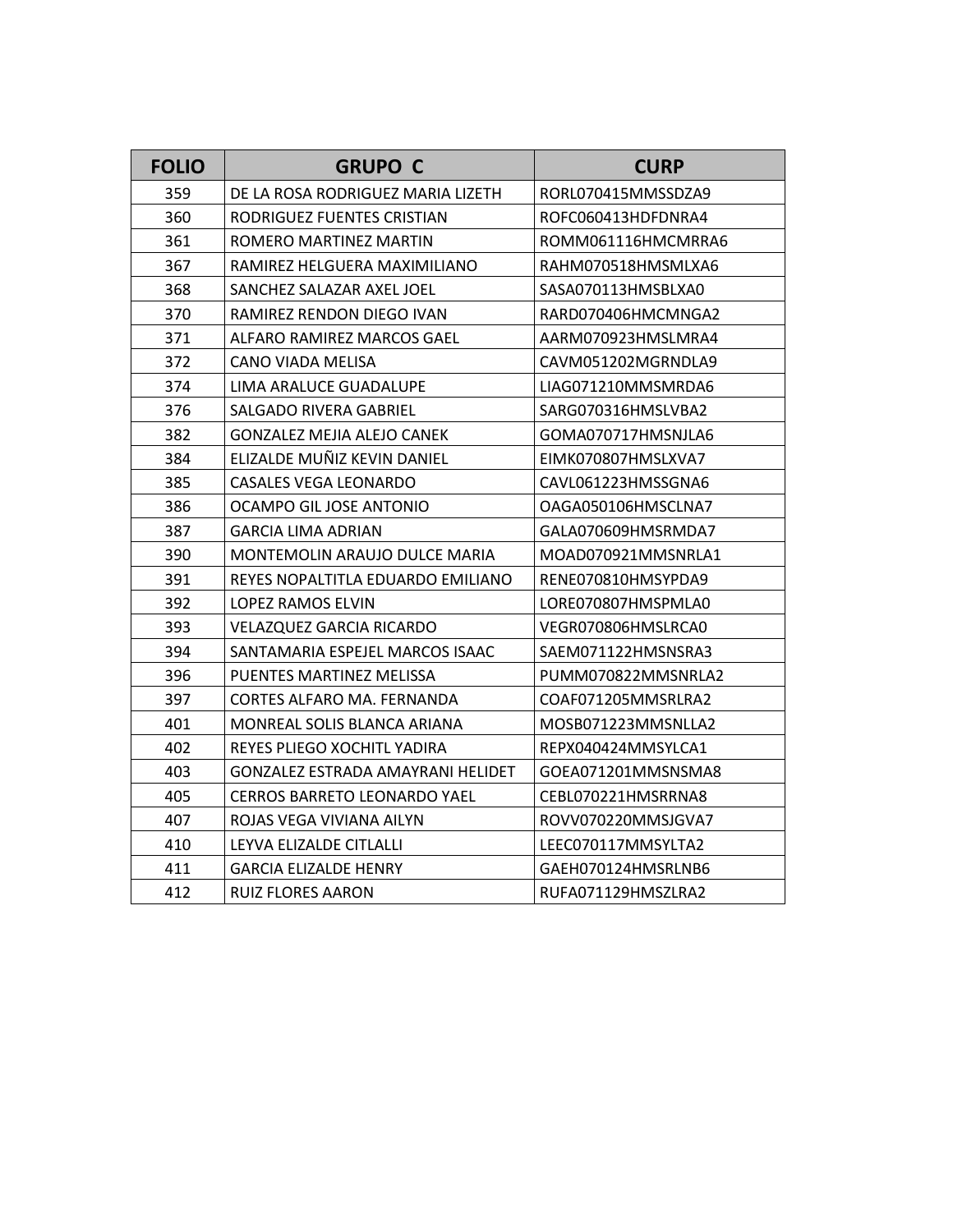| <b>FOLIO</b> | <b>GRUPOD</b>                        | <b>CURP</b>        |
|--------------|--------------------------------------|--------------------|
| 252          | FIGUEROA CORRALES MARELY             | FICM070501MMSGRRA7 |
| 255          | SALAZAR ORTEGA ASLI ARLETTE          | SAOA070425MDFLRSA7 |
| 261          | ALARCON RODRIGUEZ ADRIANA            | AARA070708MDFLDDA9 |
| 262          | VIDAL ORTIZ DIEGO                    | VIOD061103HMSDRGA6 |
| 264          | TLACOMULCO MARTINEZ LEONARDO ALONSO  | TAML071216HMSLRNA4 |
| 266          | GARCIA PEDRAZA EMILIANO JACINTO      | GAPE070814HMSRDMA9 |
| 272          | AGUILAR GATICA MARIA FERNANDA        | AUGF070914MMSGTRA8 |
| 273          | PEREZ ROJAS NESTOR AZRIEL            | PERN070327HMSRJSA7 |
| 276          | TORRES LOPEZ AXEL OMAR               | TOLA070221HMSRPXA7 |
| 278          | CORRALES RIVERA MELANI YOSELIN       | CORM071029MMSRVLA2 |
| 279          | RUIZ TELLES ALEXANDRA                | RUTA060406MMSZLLA2 |
| 281          | MANZANARES ARENAS MIRIAM IBET        | MAAM071012MMSNRRA8 |
| 284          | <b>AGUILAR LAGOS ARLET</b>           | AULA071226MMSGGRA6 |
| 294          | PERALTA MENDEZ LUIS FERNANDO         | PEML070907HMSRNSA1 |
| 307          | MEJIA QUIROZ ANA CLAUDIA             | MEQA070112MMSJRNA4 |
| 322          | HERNANDEZ VAZQUEZ HUGO ALEJANDRO     | HEVH061019HMSRZGA2 |
| 334          | PARTIDA PARRA SABY JANET             | PAPS060722MMSRRBA9 |
| 335          | PARTIDA PARRA ERIK GERARDO           | PAPE050814HMSRRRA7 |
| 336          | CERVANTES ESPINDOLA VIVIAN IBETH     | CEEV071012MMSRSVA5 |
| 338          | DE JESUS CARDENAS KAREN ISMERARI     | JECK071107MMSSRRA6 |
| 342          | ALVARADO LIMA CINDY PAMELA           | AALC070510MMSLMNA2 |
| 346          | RODRIGUEZ HERNANDEZ YOHANAN SIMJA    | ROHY071015HMCDRHA6 |
| 350          | GOMEZ MORAN LUDWIN ARMANDO           | GOML051117HMSMRDA4 |
| 354          | <b>AUDIFFRED FLORES MARIA ISABEL</b> | AUFI071123MMSDLSA2 |
| 355          | ZAVALA PEREZ RENATA                  | ZAPR071221MMSVRNA7 |
| 357          | GONZALEZ TORRES XIMENA               | GOTX070917MMSNRMA7 |
| 362          | ROSALES MOZ ERICK                    | ROME070812HMSSZRA5 |
| 363          | TORRES FIDEL ESTHER                  | TOFE060817MGRRDSA1 |
| 364          | OLIVARES ROMERO ITZA PAULINA         | OIRI070317MMSLMTA2 |
| 373          | OSORIO HERNANDEZ NAHOMY GUADALUPE    | OOHN071020MMSSRHA3 |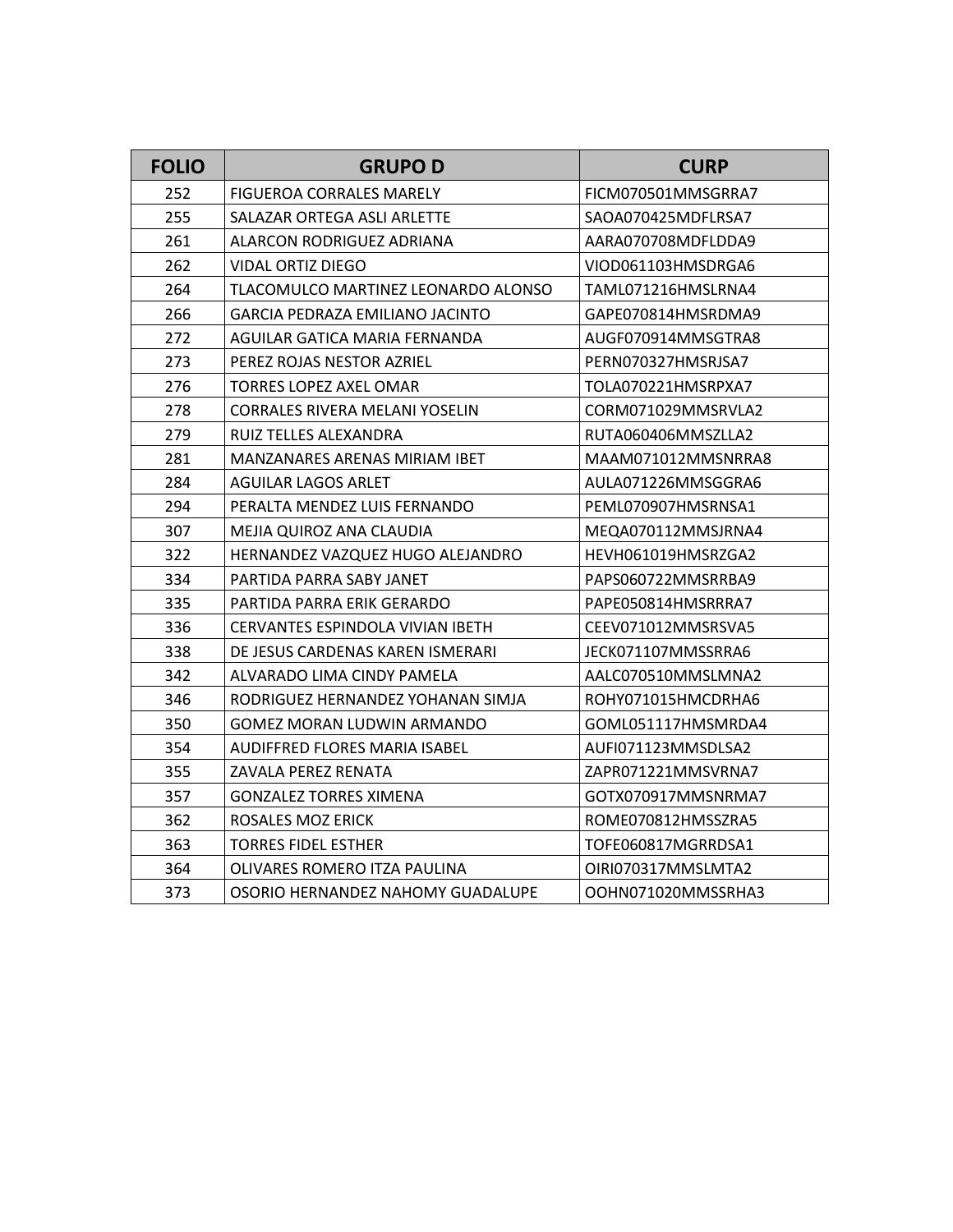| <b>FOLIO</b> | <b>GRUPO E</b>                          | <b>CURP</b>        |
|--------------|-----------------------------------------|--------------------|
| 375          | MARTINEZ PEDRAZA BENJAMIN               | MAPB060611HMSRDNA5 |
| 377          | ROJAS OLIVEROS ALEXA LUCERO             | ROOA070420MMSJLLA0 |
| 378          | MENDOZA TORRES ESTEFANI JOHANNA         | METE051204MMSNRSA3 |
| 379          | CRUZ RUIZ KEVIN ELIAUR                  | CURK050928HMSRZVA9 |
| 381          | RIVERA VARA BERENICE                    | RIVB070625MVZVRRA9 |
| 383          | RAMIREZ ALONSO JOSE DE JESUS            | RAAJ070320HMSMLSA2 |
| 388          | <b>SOL CRUZ ESTRELLA</b>                | SOCE070503MMSLRSA0 |
| 389          | MORALES DOROTEO ALEXA YULIANA           | MODA070316MMSRRLA4 |
| 398          | SALAZAR MORALES INGRID ATENEA           | SAMI070208MMSLRNA1 |
| 400          | SARABIA CERVANTES SELENE BETHSAY        | SACS070209MMSRRLA8 |
| 406          | MILLAN VILLAVICENCIO ANGEL MANUEL       | MIVA070404HMSLLNA3 |
| 408          | ARITA SANDOVAL YUKIO                    | AISY070408HMSRNKA2 |
| 414          | OLIVARES SOTELO RUBI                    | OISR070902MMSLTBA0 |
| 417          | ORTEGA GARCIA EMILIANO                  | OEGE070016HMSRRMA6 |
| 419          | SANTAMARIA BANDA ORLANDO ISAIR          | SABO070925HMSNNRA7 |
| 420          | SALINAS VELAZQUEZ JOSUE                 | SAVJ070907HMSLLSA8 |
| 422          | BENITO MORA DULCE EMILIANA              | BEMD070905MPLNRLA8 |
| 423          | VEGA SANTAMERIA JANITZI                 | VESJ070720MNEGNNA7 |
| 424          | REYES GOMEZ CINTHIA VALERIA             | REGC070311MMSYMNA3 |
| 425          | URBINA TORRALVA SERGIO EDER             | UITS071113HMSRRRA0 |
| 426          | ROMERO MARTINEZ IVON YAMILET            | ROMI070901MMSMRVA8 |
| 427          | ROSAS CRUZ CECILIA                      | ROCC070218MDFSRCA4 |
| 428          | TEMICH POLITO JONATHAN                  | TEPJ050905HVZMLNA3 |
| 429          | RENTERIA MARTINEZ JUNIOR WESTLEE        | REMJ070822HNENRNA7 |
| 430          | <b>MORALES RODRIGUEZ EMILIO EMANUEL</b> | MORE061125HMSRDMA3 |
| 431          | ESTRADA ROLDAN KARLA                    | EARK071101MMSSLRA0 |
| 434          | REYES JIMENEZ VICTOR YANDEL             | REJV061126HMSYMCA6 |
| 435          | AGUILAR ELIZALDE AXEL                   | AUEA050909HMSGLXA4 |
| 436          | <b>COLIN ESTRADA GERARDO</b>            | COEG070412HMSLSRA3 |
| 437          | FUENTES SEGOVIANO JOSÉ EDUARDO          | FUSE070306HMSNGDA9 |